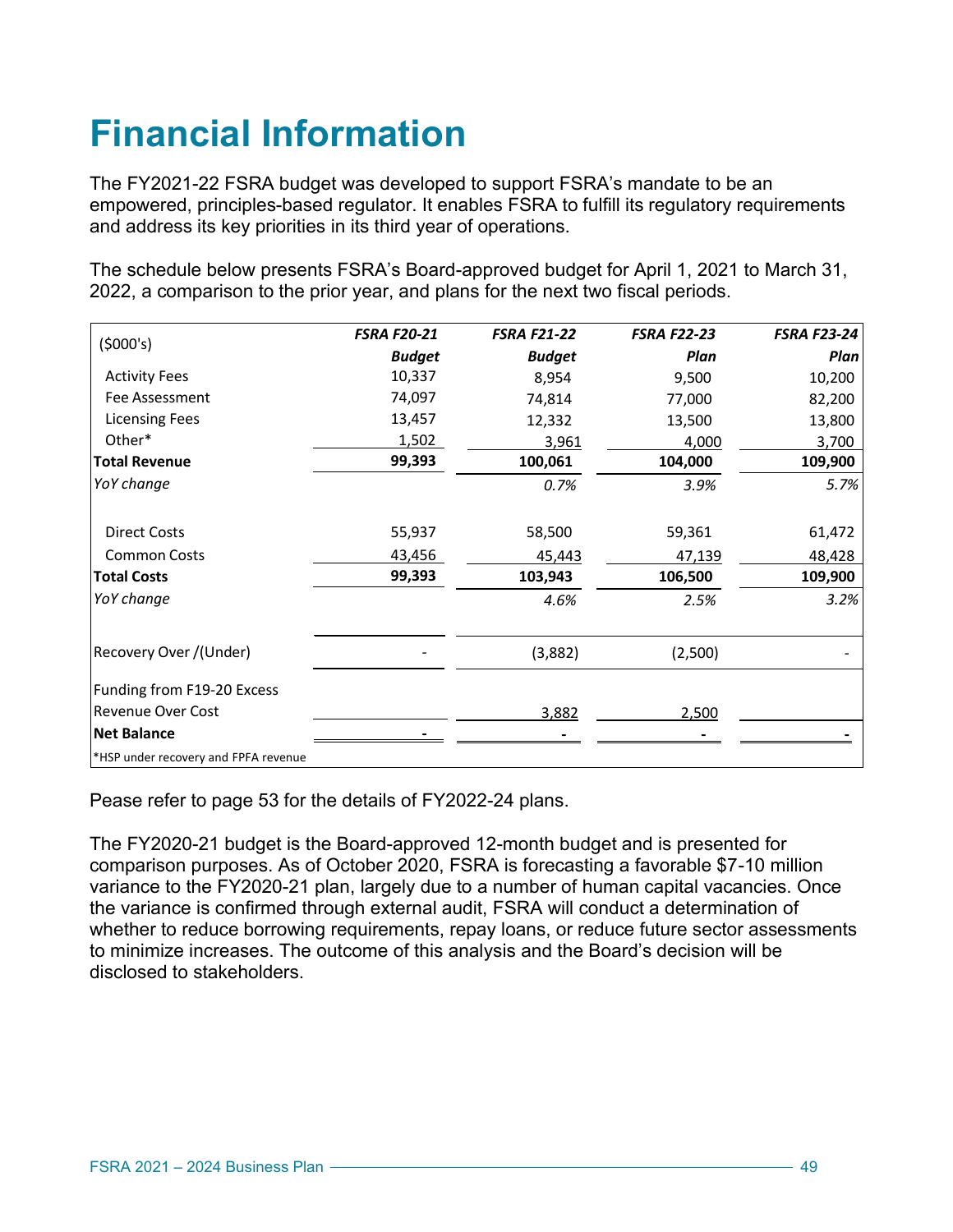### **FY2021-22 Board-Approved Budget**

FSRA proposes a \$103.9 million cost budget for FY2021-22 to achieve its mandate and stated priorities. The chart below presents the net increase of budgeted costs compared to the FY2020-21 cost and revenue budget.

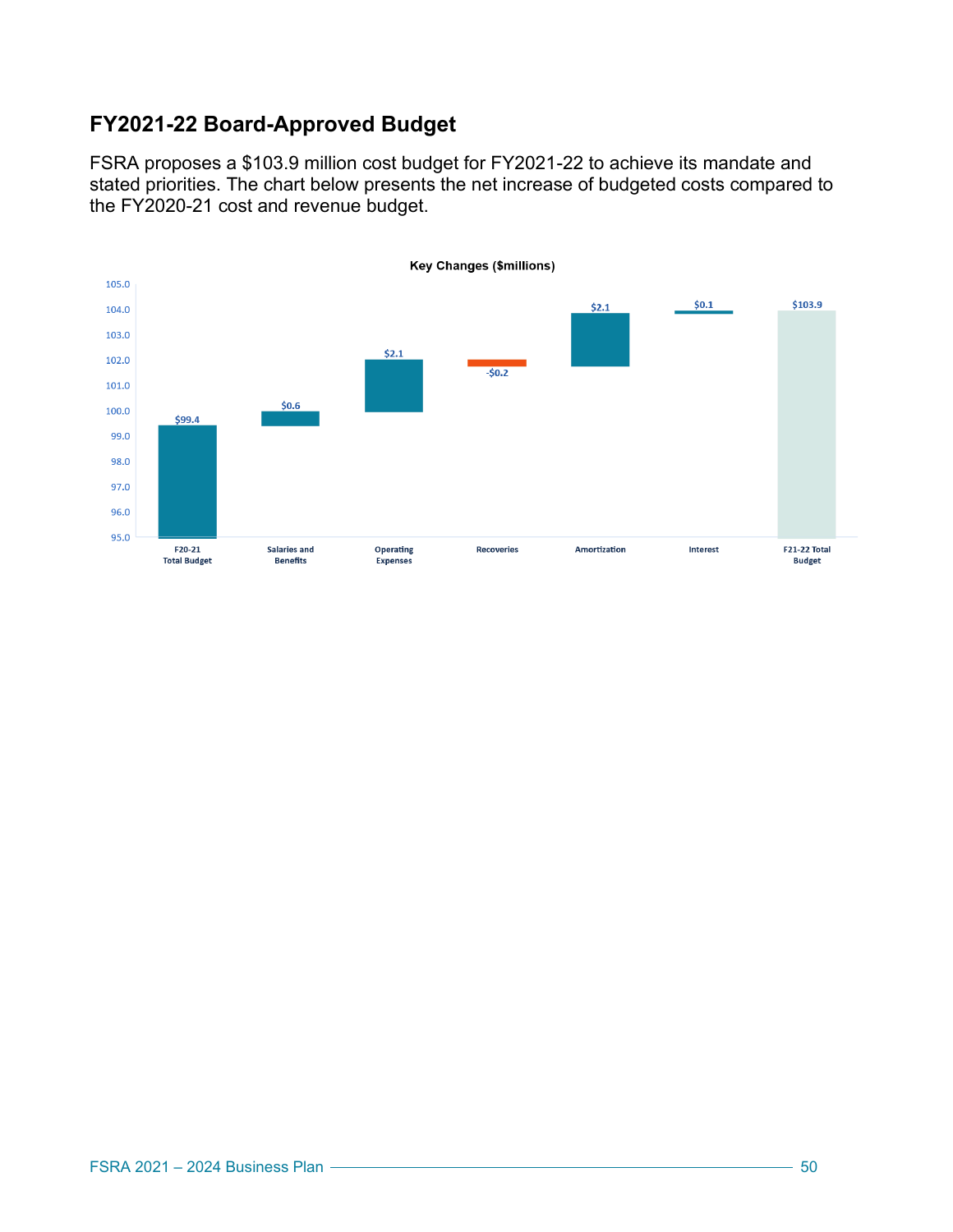To deliver on its priorities FSRA will invest an additional \$1.7 million in human capital resources in FY2021-22. This investment will improve FSRA's capabilities in sectoral and functional expertise. Executive leadership have identified specific regulation/supervisory areas that require resourcing. FSRA will increase investments in supervisory oversight life agents and auto enforcement. Further investments will be made in credit union resolution and recovery capabilities due to the increased risk presented by the COVID-19 pandemic and ensuing economic stress. Investments to replace the inadequate core IT systems will continue. These investments are offset by cost efficiencies of \$0.8 million through managing staffing deployments in direct sector activities and back-office support functions and \$0.3 million in human capital savings in the regulation of individual pension plans. Overall payroll costs will increase by \$0.6 million.

The \$2.1 million increase in operating expenses includes investments to support FSRA's commitment to improve regulation, investments to address auto insurance data analytics initiatives, and investments in a credit union Risk-Based Supervisory Framework. It also includes PBGF stochastic (probability-based) modelling to assess adequacy of the fund and to manage SEPP risks more effectively. Additional investments include consumer communication initiatives and IT operations.

Third-party cost recoveries decreased by \$0.2 million, primarily due to lower recoveries from Financial Services Tribunal and Motor Vehicle Accident Claims Fund.

Amortization increased by \$2.1 million. This was primarily due to a digital transformation amortization cost increase of \$1.2 million. These expenditures are intended to achieve targeted investments in core regulatory and back-office technology.

The core regulatory digital transformation expenditure of \$6.0 million planned for FY2021-22 is a significant IT system investment that is focused on sector burden reduction and efficiencies in the future. The non-GAAP deferral of technology investment expenses is incurred in the current year but charged to sectors over five years to match the costs and benefits. This results in a \$4.8 million deferral. The investment will provide benefits to sector participants by improving digital reporting and return filing. This will also allow the accessing of real-time information and reduced cycle time on licence applications. The systems will allow FSRA to move to a principle-based regulator, replacing administrative and human capital effort with technology-based analytical and risk-based activities. FSRA's benefits include up-to-date secure, scalable platforms that will be the basis of process transformation.

The amortization for facilities expenses increased by \$0.9 million. That was due to the commencement of leasehold improvement amortization and the completion of the rent-free period at 25 Sheppard West facility. This enables FSRA to operate more effectively both in and out of the office.

FSRA will draw on the existing loan facility of approximately \$3 million in FY2021-22 for core regulatory systems and office re-location, resulting in \$0.1 million higher interest costs.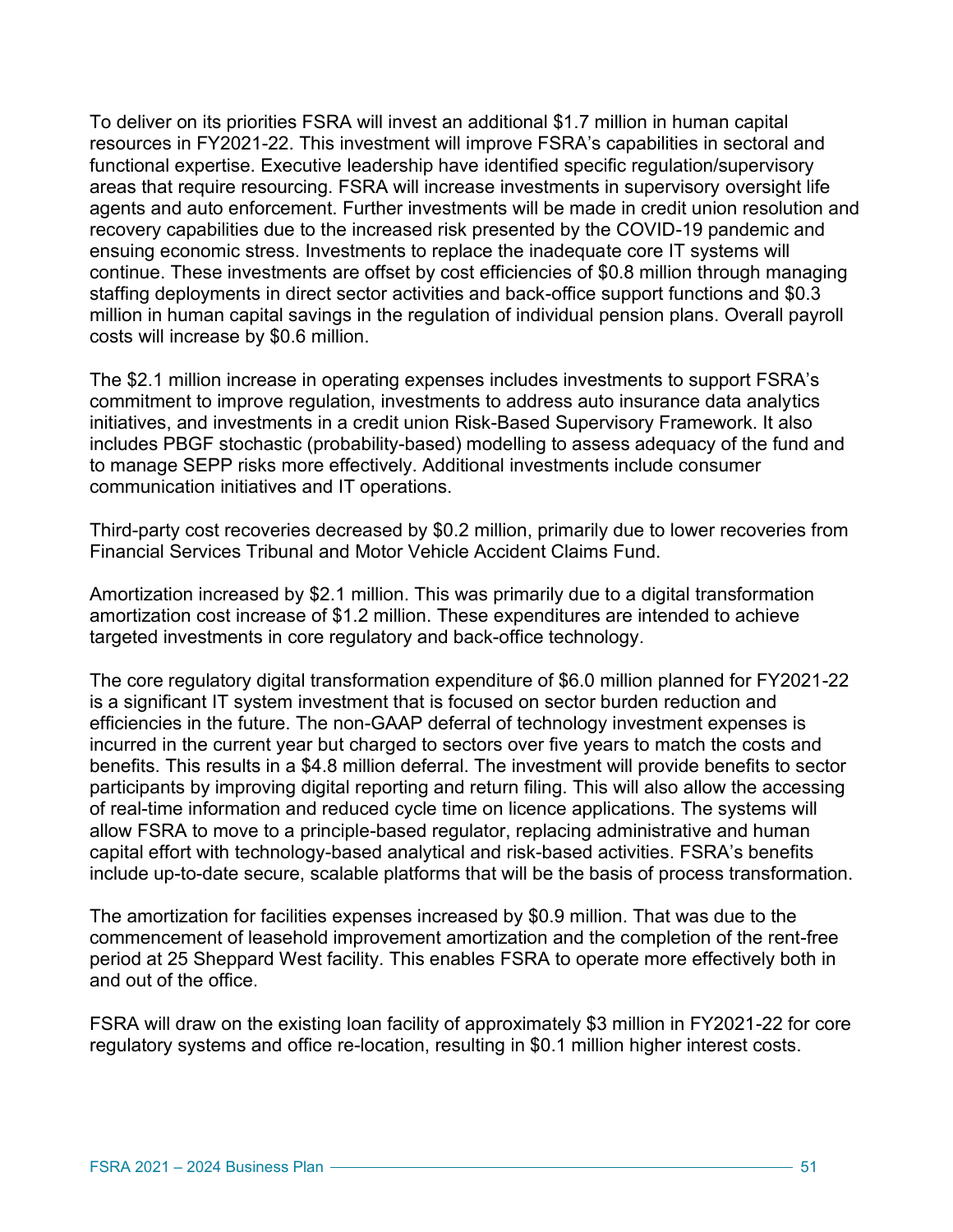FSRA budgets total sector revenues showing a net increase of 0.7 per cent or \$0.7 million over the FY2020-21 budget. Thevariable sectors fee assessment component of these total revenues increases by 1.0 per cent. This increase is after accounting for the anticipated reduction in revenues for fixed fee/activity fees. The assessment fee increase is limited to 1.0 per cent by crediting \$3.9 million of FY2019-20 excess revenues over costs back to the sectors in FY2021-22.

| Sector (\$000's)                                                                      | Insurance               |                                                  |                |                                 |                                             | Pensions<br>(Fixed and<br>Variable)    | Credit<br><b>Unions</b><br>(Variable)  | Mortgage<br><b>Brokers</b><br>(Fixed) | Loans &<br><b>Trusts</b><br>(Variable) | <b>Financial</b><br>Advisor &<br><b>Financial</b><br>Planner | Total          |          |                |                           |
|---------------------------------------------------------------------------------------|-------------------------|--------------------------------------------------|----------------|---------------------------------|---------------------------------------------|----------------------------------------|----------------------------------------|---------------------------------------|----------------------------------------|--------------------------------------------------------------|----------------|----------|----------------|---------------------------|
| <b>Subsector</b>                                                                      | Auto<br><b>Products</b> | Health<br>Service<br><b>Providers</b><br>(Fixed) | P&C<br>Conduct | P&C<br>Prudential<br>Regulation | <b>Total</b><br>Auto/HSP/<br><b>P&amp;C</b> | Life & Health<br>Conduct<br>(Variable) | Life &<br>Health<br>Conduct<br>(Fixed) | <b>Total Life</b><br>& Health         |                                        |                                                              |                |          |                |                           |
| F2021-2022 Revenue<br><b>Activity Fees</b><br>Fee Assessment<br><b>Licensing Fees</b> | 19.360                  | 3,327                                            | 10,234         | 524                             | 3,327<br>30,118                             | 4,395                                  | 5,627                                  | 5,627<br>4,395                        | 26,105                                 | 15,551                                                       | 12,332         | 106      | 2,500          | 8,954<br>78,775<br>12,332 |
| F2021-22 Budget Rev                                                                   | 19,360                  | 3,327                                            | 10,234         | 524                             | 33,444                                      | 4,395                                  | 5,627                                  | 10,023                                | 26,105                                 | 15,551                                                       | 12,332         | 106      | 2,500          | 100,061                   |
| <b>Direct Cost</b><br><b>Common Cost</b>                                              | 10,411<br>9,563         | 1,875<br>1,452                                   | 5,966<br>4,619 | 306<br>237                      | 18,558<br>15,871                            | 2,563<br>1,984                         | 3,172<br>2,456                         | 5,734<br>4,440                        | 15,220<br>11,783                       | 9,843<br>6,288                                               | 7,664<br>5,933 | 62<br>48 | 1,409<br>1,091 | 58,489<br>45,454          |
| F2021-2022 Cost                                                                       | 19,974                  | 3,327                                            | 10,586         | 542                             | 34,428                                      | 4,546                                  | 5,627                                  | 10,174                                | 27,003                                 | 16,132                                                       | 13,597         | 109      | 2,500          | 103,943                   |
| Recovery Over/(Under)                                                                 | (614)                   | $\blacksquare$                                   | (352)          | (18)                            | (984)                                       | (151)                                  | $\blacksquare$                         | (151)                                 | (898)                                  | (581)                                                        | (1, 266)       | (4)      | $\blacksquare$ | (3,882)                   |
| Funding from F19-20 Excess<br><b>Revenues Over Costs</b>                              | 614                     |                                                  | 352            | 18                              | 984                                         | 151                                    | $\overline{a}$                         | 151                                   | 898                                    | 581                                                          | 1,266          | 4        |                | 3,882                     |
| F2020-21 Budget Revenue                                                               | 20,668                  | 4,284                                            | 11,532         | 211                             | 36,694                                      | 2,380                                  | 5,679                                  | 8,059                                 | 27,074                                 | 13,453                                                       | 13,457         | 57       | 599            | 99,393                    |
|                                                                                       | (1,308)                 | (957)                                            | (1,298)        | 314                             | (3,250)                                     | 2,015                                  | (52)                                   | 1,963                                 | (968)                                  | 2,098                                                        | (1, 125)       | 49       | 1,902          | 668                       |
| Revenue Variance Fav/(Unfav)                                                          | $-6.3%$                 | $-22.3%$                                         | $-11.3%$       | 148.9%                          | $-8.9%$                                     | 84.6%                                  | $-0.9%$                                | 24.4%                                 | $-3.6%$                                | 15.6%                                                        | $-8.4%$        | 86.7%    | 317.7%         | 0.7%                      |
| F2020-2021 Cost                                                                       | 20,112                  | 5,278                                            | 11,735         | 214                             | 37,339                                      | 2,422                                  | 5,779                                  | 8,201                                 | 27,549                                 | 13,690                                                       | 11,957         | 58       | 599            | 99,393                    |
| <b>Cost Variance</b><br>F21-22 vs F20-21 Fav/(Unfav)                                  | 139                     | 1,951                                            | 1,149          | (328)                           | 2,911                                       | (2, 124)                               | 152                                    | (1,973)                               | 547                                    | (2, 442)                                                     | (1,640)        | (52)     | (1,902)        | (4, 551)                  |
|                                                                                       | 0.7%                    | 37.0%                                            | 9.8%           | $-153.0%$                       | 7.8%                                        | $-87.7%$                               | 2.6%                                   | $-24.1%$                              | 2.0%                                   | $-17.8%$                                                     | $-13.7%$       | $-89.8%$ | $-317.7%$      | $-4.6%$                   |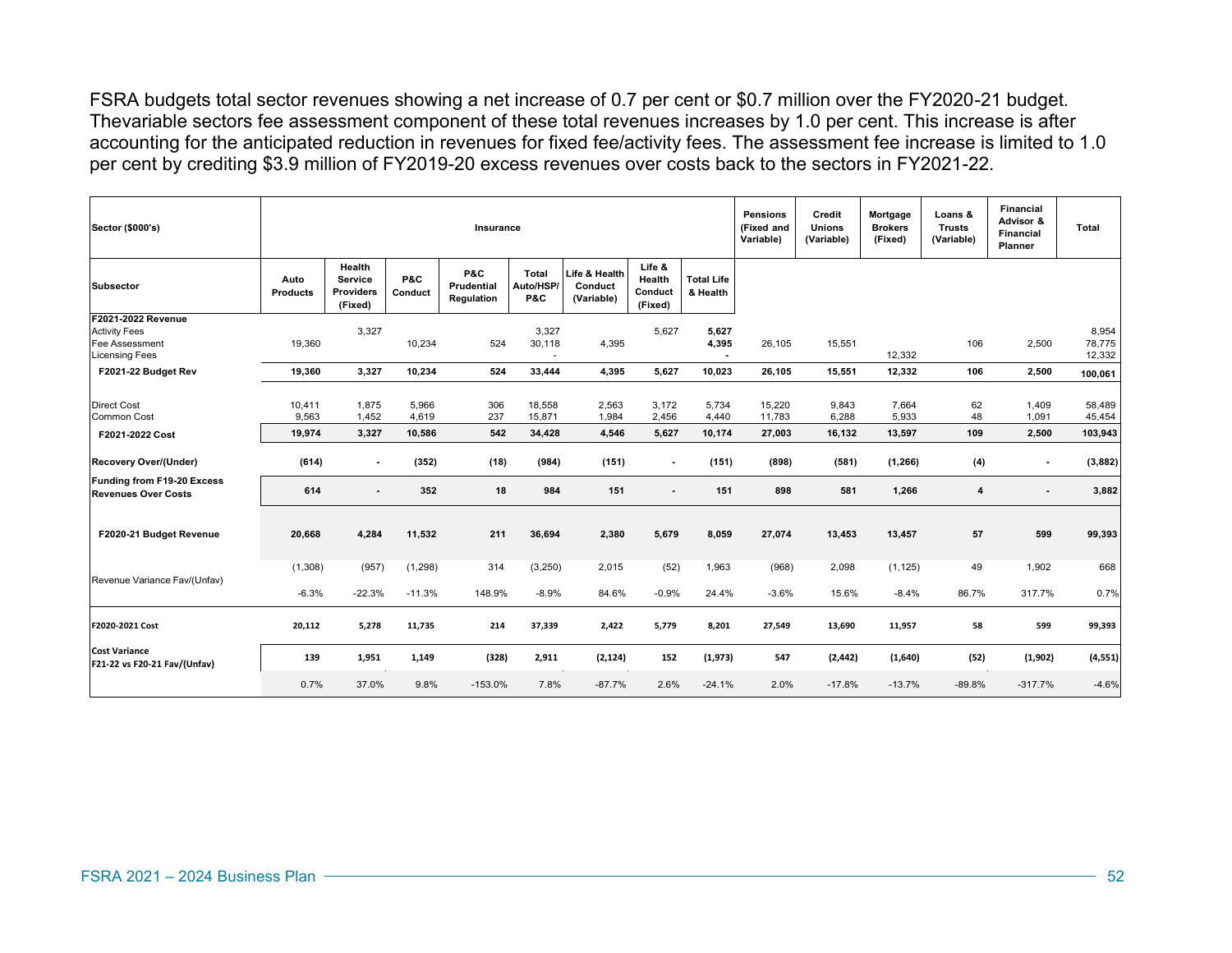#### **2022-23 Plan**

The FY2022-23 plan indicates expenses \$2.6 million higher than the FY2021-22 Boardapproved budget. Salaries and benefits increase \$2.5 million due to the requirements of the collective agreements. The investment of seven new full-time equivalents (in FY2022-23 will provide FSRA the necessary resources to build supervisory capacity to oversee the life agents and MGAs. This is offset by \$0.9 million FTE efficiencies resulting from digital transformation investments.

The amortization expense increase of \$2.1 million is driven by digital transformation and operating investments in current and prior years.

The \$2.5 million of FY2019-20 excess revenues over costs will be used to reduce the FY2022-23 fee assessment.

#### **2023-24 Plan**

The FY2023-24 plan indicates expenses \$3.4 million higher than the FY2022-23 plan. Salaries and benefits increase \$1.4 million due to the requirements of the collective agreements. The investment of six new FTE in FY2023-24 will continue providing FSRA the necessary resources to build supervisory capacity to oversee the life agents and MGAs.

Through the core regulatory digital investments, FSRA will realize efficiencies of \$0.9 million in salaries and benefits. FSRA will continue to seek efficiencies through operational effectiveness and technology to potentially mitigate future FTE growth.

The amortization expense increase of \$2.0 million is primarily due to the amortization of core regulatory digital investments in current and prior years.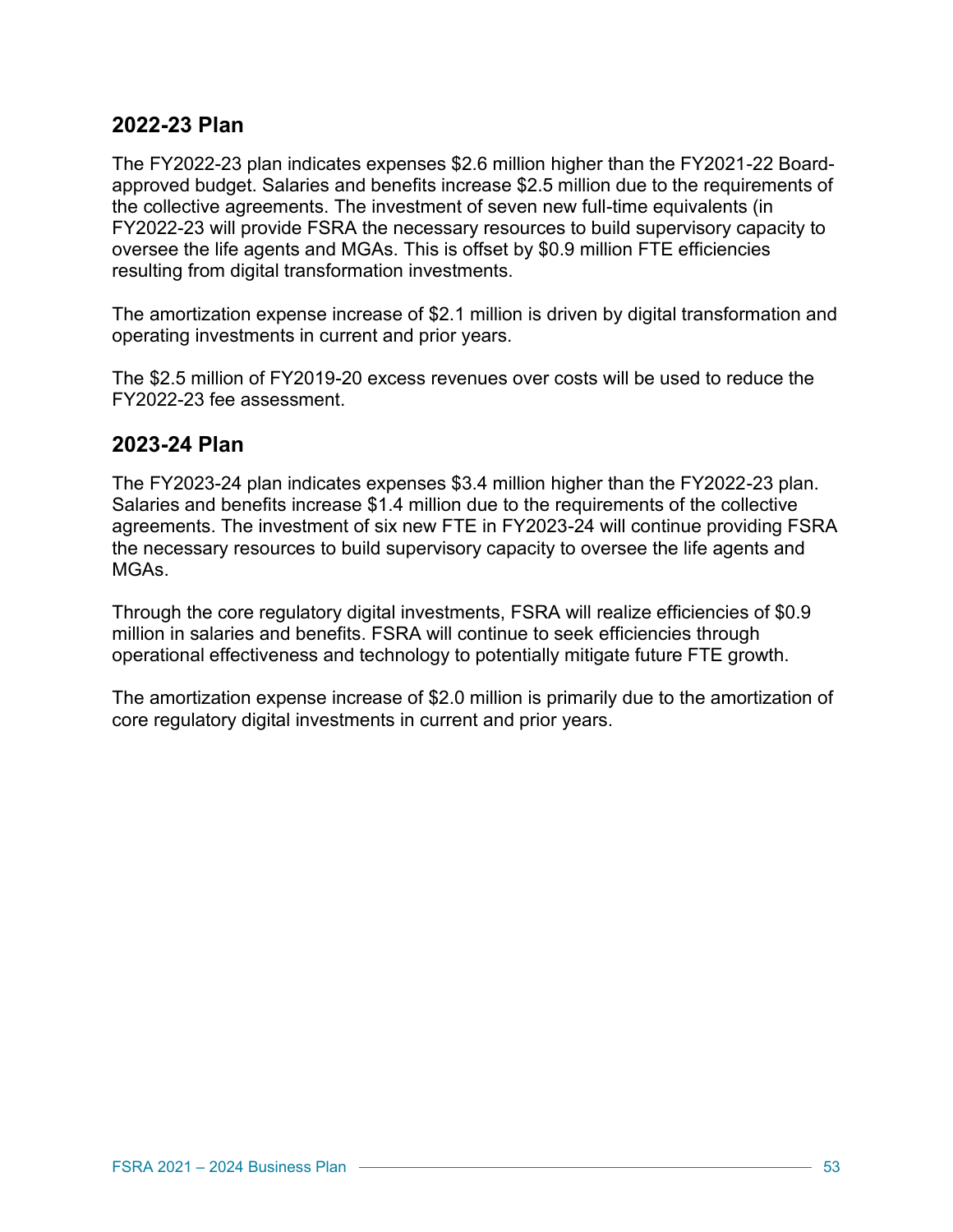## **Capital**

The FSRA capital program is aligned with its strategy of reducing regulatory burden and improving the effectiveness of regulation. Consistent with FSRA's priorities, significant investments in technology and processes are included. FSRA's FY2020-21 priorities include reviewing legacy guidelines, processes and technology that FSRA has inherited. Therefore, FSRA expects the capital program to evolve significantly as it determines a more detailed strategy and plans for a technology-enabled regulatory transformation.

|                                                                                                                                                 | Investment<br>F2020-21 | F2021-22<br><b>Budget</b> | F2022-23<br><b>Plan</b> | F2023-24<br>Plan |
|-------------------------------------------------------------------------------------------------------------------------------------------------|------------------------|---------------------------|-------------------------|------------------|
| (\$000's)                                                                                                                                       |                        |                           |                         |                  |
| Software                                                                                                                                        | 240                    | 430                       | 400                     | 400              |
| Computer hardware                                                                                                                               | 850                    | 1,143                     | 1,100                   | 1,100            |
| 25 Sheppard - Rennovation                                                                                                                       | 11,945                 |                           |                         |                  |
| 25 Sheppard - Furniture                                                                                                                         | 500                    |                           |                         |                  |
| 25 Sheppard - Data Centre and IT set up                                                                                                         | 470                    |                           |                         |                  |
|                                                                                                                                                 | 12,915                 |                           |                         |                  |
| Digital Transformation                                                                                                                          | 170                    |                           |                         |                  |
| <b>Capital Assets - In Year/Prior Years</b>                                                                                                     | 14,175                 | 1,573                     | 1,500                   | 1,500            |
| 25 Sheppard built-out amortized over 10 years (term of lease)<br>Hardware - amortized over 3 years<br>All other assets - amortized over 5 years |                        |                           |                         |                  |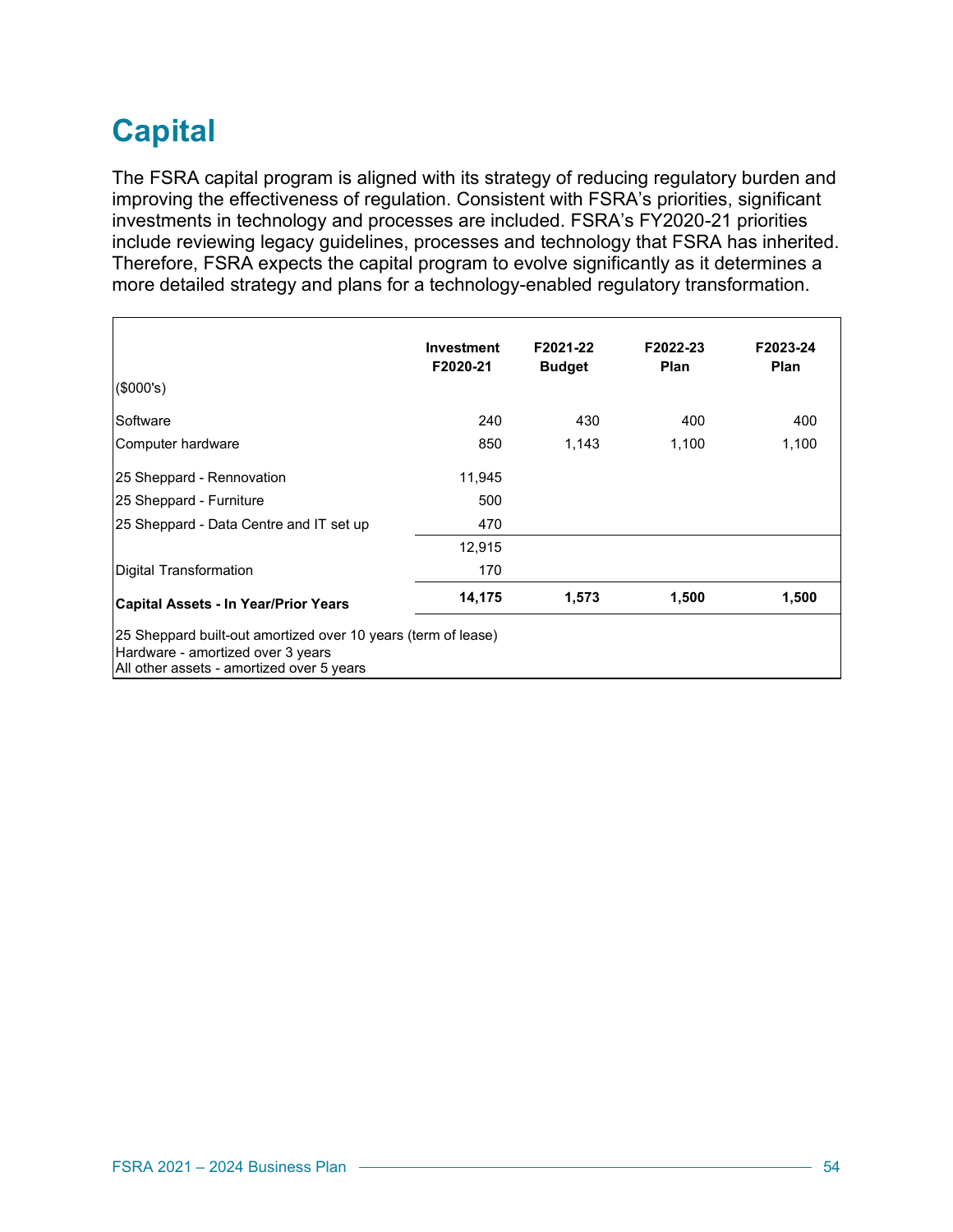FSRA will be making significant investments in core system digital transformation over the next few years. There will be a recovery of this investment from the sectors over a rolling five-year period, peaking in FY2024-25, in of \$7.2 million. The schedule below estimates the FY2021-24 investment in IT and how it will be recovered from the sectors through budgeted costs.

| (\$000's)                                                                        | F2020-21<br><b>Budget</b> | F2021-22<br><b>Budget</b> | F2022-23<br>Plan      | F2023-24<br>Plan               |
|----------------------------------------------------------------------------------|---------------------------|---------------------------|-----------------------|--------------------------------|
| <b>Digital Transformation</b><br>Workday                                         | 3,681<br>850              | 6,021                     | 9,200                 | 9,000                          |
| <b>Total Operating Investments</b>                                               | 4,531                     | 6,021                     | 9,200                 | 9,000                          |
| Amortization<br>From F2020-21<br>From F2021-22<br>From F2022-23<br>From F2023-24 | 906                       | 906<br>1,204              | 906<br>1.204<br>1,840 | 906<br>1,204<br>1,840<br>1,800 |
| From F2024-25<br><b>Total Amorization</b>                                        | 906                       | 2,110                     | 3,950                 | 5,750                          |